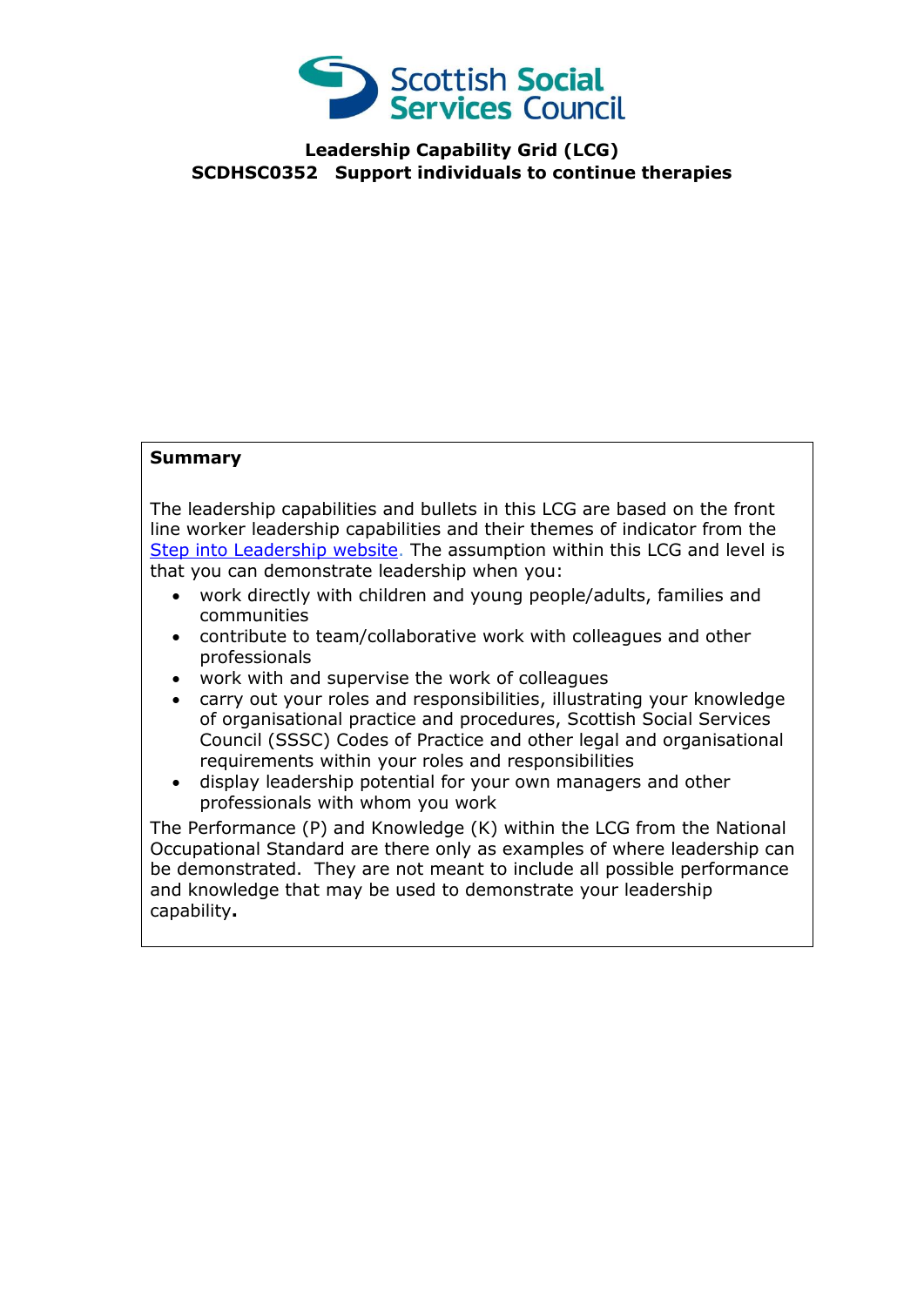

## **Leadership Capability Grid (LCG) SCDHSC0352 Support individuals to continue therapies**

| Leadership<br>capabilities         | When supporting individuals to continue therapies you can<br>demonstrate leadership capabilities by:                                                                                                                                                                                                                                                                                                                                                                                                                                                                                                                                                                                                                                                                                                                                                        |
|------------------------------------|-------------------------------------------------------------------------------------------------------------------------------------------------------------------------------------------------------------------------------------------------------------------------------------------------------------------------------------------------------------------------------------------------------------------------------------------------------------------------------------------------------------------------------------------------------------------------------------------------------------------------------------------------------------------------------------------------------------------------------------------------------------------------------------------------------------------------------------------------------------|
| <b>Vision</b>                      | Providing a vision for those with whom you work and your organisation<br>when you:                                                                                                                                                                                                                                                                                                                                                                                                                                                                                                                                                                                                                                                                                                                                                                          |
|                                    | • See how best to make a difference when providing active support $(P1,$<br>4-5, 7, 12-17, 19-20, 22, 24, 28; K1-5, 11, 16, 24-25, 35, 39, 45-46,<br>49)                                                                                                                                                                                                                                                                                                                                                                                                                                                                                                                                                                                                                                                                                                    |
|                                    | • Communicate and promote ownership of the vision when providing<br>active support (P1, 4-5, 7, 12-17, 19-20, 22, 24, 28; K1-5, 11, 16, 24-<br>25, 35, 39, 45-46, 49), seeking additional support (P6, 18; K20),<br>working with others (P1-5, 7-8, 10-11, 20, 22, 24, 26-28), evaluation<br>(P22-28; K36) and recording and reporting (P9, 29-30; K32-34)<br>• Promote social service values through active participation and<br>personalisation (P1, 4-5, 7, 12-17, 19-20, 22, 24, 28; K1-5, 11, 16,<br>24-25, 35, 39, 45-46, 49), working with others (P1-5, 7-8, 10-11, 20,<br>22, 24, 26-28) and recording and reporting (P9, 29-30; K32-34)<br>• See the bigger picture when demonstrating knowledge and practice of<br>organisational, local and national policies and procedures (P1-5, 7-8,<br>10-17, 19-20, 22, 24, 26-30; K6, 8-9, 26-27, 32-34) |
| Self-<br>leadership                | Displaying self leadership when you:<br>• Demonstrate and adapt leadership when supporting individuals to<br>continue therapies (All P; K23,35, 39, 45-46, 49)<br>Improve own leadership by seeking advice ( $P6,18$ ; K20), through<br>$\bullet$<br>feedback and evaluation (P22-28; K36) and self-reflection (P3, 21, 24-<br>25; K23, 35)<br>• Take intelligent risks when supporting individuals to continue therapies<br>$(P12-20, 23, 26; K26-31)$<br>• Demonstrate and promote resilience (P12-21, 25; K3, 4, 19, 30)<br>Challenge discrimination and oppression $(K1, 4, 30)$                                                                                                                                                                                                                                                                        |
| <b>Motivating</b><br>and inspiring | Motivating and inspiring others when you:<br>Inspire people by personal example (P1-8, 10-20, 22, 24, 26-29; K14-                                                                                                                                                                                                                                                                                                                                                                                                                                                                                                                                                                                                                                                                                                                                           |
|                                    | 20)<br>• Recognise and value the contribution of others ( $P1-8$ , 10-20, 22, 24,<br>26-29; K 9-10, 20)<br>• Support the creation of a learning and performance culture (P1-8, 10-<br>20, 22-29; K16-20, 23; 35, 37-39)                                                                                                                                                                                                                                                                                                                                                                                                                                                                                                                                                                                                                                     |
| <b>Empowering</b>                  | Empowering people when you:<br>Enable leadership at all levels (P12-21; K8-9; 16-20)                                                                                                                                                                                                                                                                                                                                                                                                                                                                                                                                                                                                                                                                                                                                                                        |
|                                    | Support the creation of a knowledge and management (P1-8, 10-20,<br>22-29; K16-20, 23; 36)<br>• Promote professional autonomy (P12-21, 24; K16-20, 23-25, 35, 39,<br>45-46, 49)                                                                                                                                                                                                                                                                                                                                                                                                                                                                                                                                                                                                                                                                             |